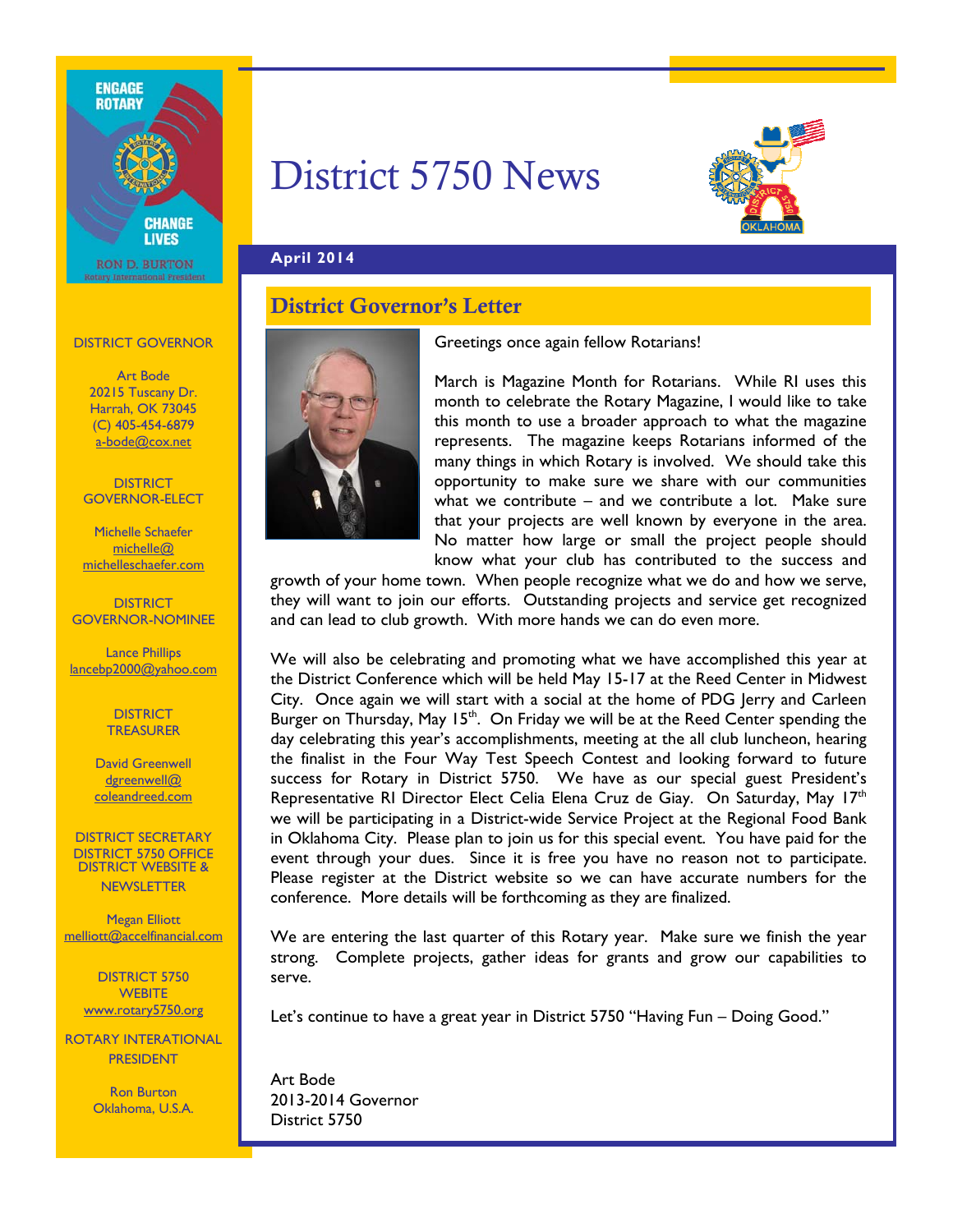#### DISTRICT NEWS

#### 4 Way Test Speech Contest Deadline

#### **Deadline Approaching for 4 Way Speech Contest - April 30th**

Student applications for the 4 Way Speech Contest will be accepted through Wednesday, April 30th. Fax Rotary Club name and contact information as well as student name, email address, phone number, high school & school district names to 405-609-3050. A registration form will be emailed to all club presidents again soon.

#### **District 5750 Four Way Speech Contest Friday, May 16, 2014 1:30 p.m. Reed Center in Midwest City**

Freshmen, sophomore, junior, and senior high school students eligible, including relatives of Rotarians. Cash prizes to be awarded at conclusion of contest.

#### Speech contest rules:

- **1**. Subject: Applying The 4-Way Test in Our Everyday Relationships with Other People.
- **2.** Delivery: The speech should *not* be given from memory, but it should *not* be read.
- **3.** Length of Speech: The speech should be no less than 5 minutes in length nor more than
- 7 minutes, or contestant is automatically disqualified.

**4.** Speech Content: The speech given by each contestant must be *original* in content and preferably should relate to applying The 4-Way Test as much as possible to the lives of the age group of the contestant.

For more information, please contact Chair Jessica Sherrill at 405-365-0616 or jessicas@ossba.org. You may also visit our district website at: http://www.clubrunner.ca/ Portal/SitePages/SitePage.aspx?did=5750&pid=54051

### District Governor Citations Due!

We're quickly approaching the deadline for the District 5750 Governor's Citation. Mark this date on your calendar and don't forget to get it submitted! The form is available on the District website but has also been included at the end of this newsletter for your convenience!

District Governor's Citation due to DG Art Bode: April 15, 2014

# Save the Date for District Conference!

District Conference is just around the corner and this is a time to celebrate all of the work we've done in our clubs and district. Please save the date for Thursday night, May 15th, all day May 16th, and the morning of May 17th. You've paid for this conference through your dues so no cost to attend! Additional information and registration will be available in the coming weeks so be sure to check our district website.

**We look forward to seeing you there!!** 



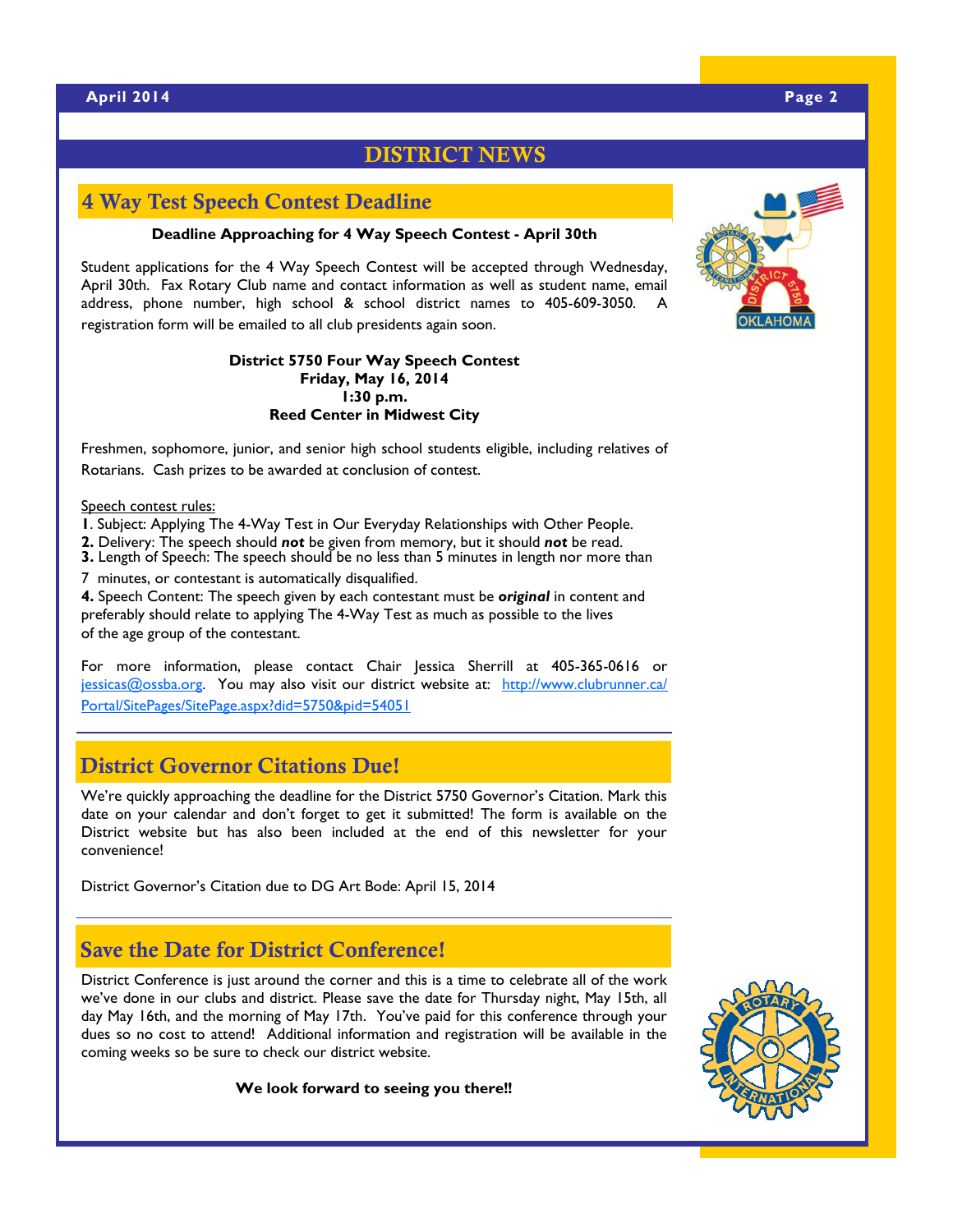### CLUB NEWS

#### East Oklahoma County - Beer Sprocket Cancelled

Unfortunately, this year's Beer Sprocket event has had to be cancelled. Hopefully we'll see you next year!

#### El Reno - e-Waste Recycling Fundraiser

The El Reno Rotary Club is holding an e-waste recycling fundraiser on Saturday, April  $5<sup>th</sup>$ from 10am to 2pm at the Canadian County Fairgrounds, 220 N Country Club in El Reno. Drop off your old electronics and we'll unload them for you. If it has a battery or plugs into the wall, we'll take it! A small fee will be charged for TV's and computer monitors. The list of acceptable items can be found at www.elrenorotaryclub.com

### South Oklahoma City - Masquerade & Mischief

The Rotary Club of South Oklahoma City will host its third annual Masquerade & Mischief fundraiser at 6:30 p.m., April 19 at The Westminster Events Center, 10601 South Western Avenue. Proceeds from the event benefit the community service initiatives of The Rotary Club of South Oklahoma City.

"This great event is the centerpiece of our annual fundraising efforts, and we are very happy to be able to host it this year in south Oklahoma City at the Westminster Events Center," said South Oklahoma City Rotary Club President Felix Aquino. "It's one of the relatively few opportunities each year for the south OKC community to come together and raise money for worthy causes while enjoying music, food and time with friends and family."

Among other activities, attendees at the Venetian-themed event will be able to sample foods from area restaurants and caterers, dance to live music from the popular Norman-based band Banana Seat, and participate in a silent auction. Dress is business casual or festive attire.

Event sponsorships begin as low as \$300. Single tickets are \$60. Auction items are gladly accepted. For more information contact Chasity Oen at 405-366-3296 or coen@bankfab.com.





**RON D. BURTON** 



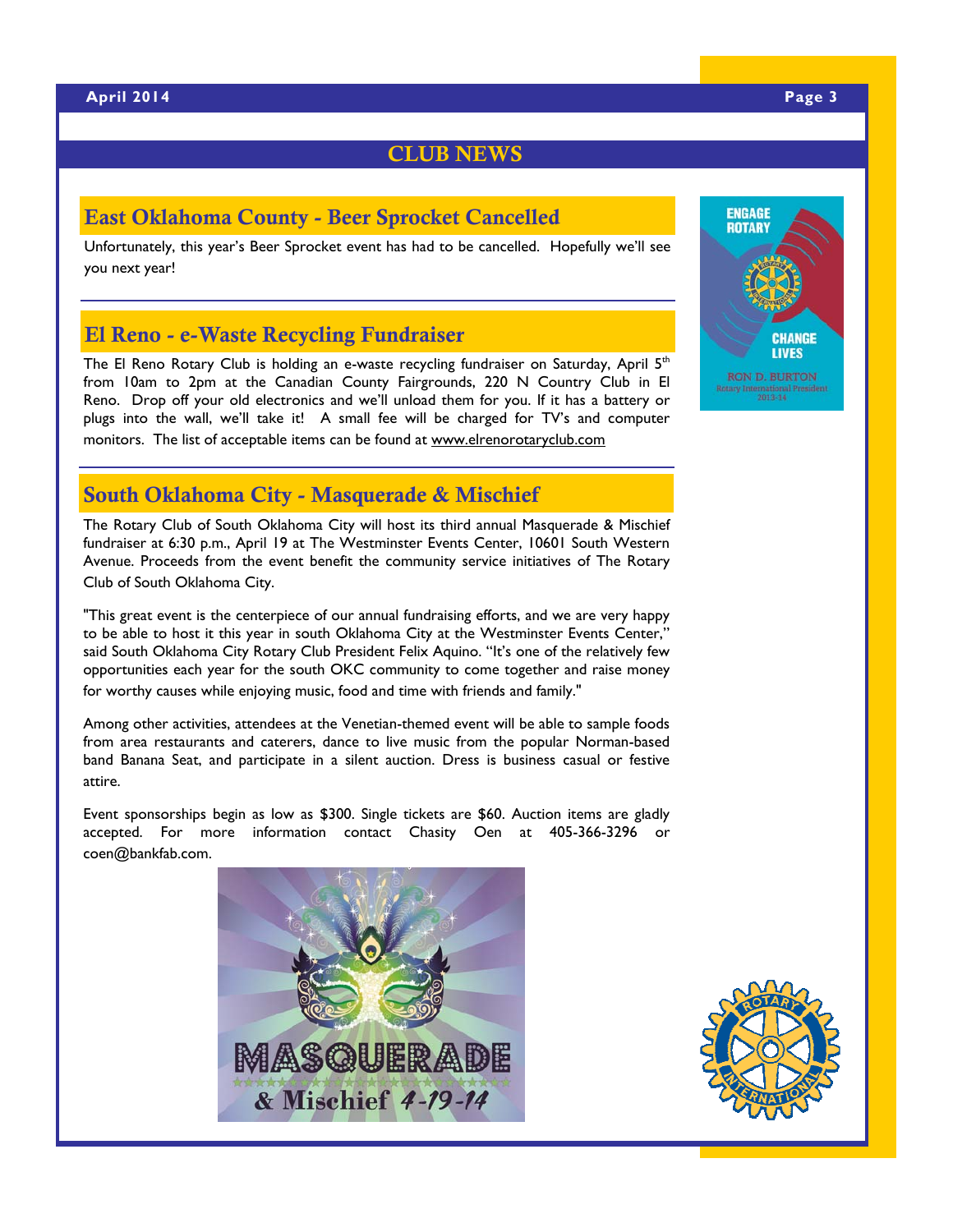# Southwestern Christian U. Rotaract - First Fundraiser!

Southwestern Christian University's Rotaract Club is in its second-year of existence and is under the advisement of Dr. Elicia Brannon-Little, Business Professor at SCU. The studentleadership is President Tori Wallar of Dallas, Texas; Vice President Duncan Wade from Oklahoma City, and Secretary Kim Hayes of Norman. Currently, the club has around 15 students that are active.

Southwestern Christian University's Rotaract Club is joining forces with the both the Southside and Northwest Rotary Clubs to raise money for The Children's Center of Bethany with a pancake breakfast. The fund raising event is scheduled for Saturday, April 5th from 8:00 to 10:00 a.m. in the SCU Cafeteria (Patrick Bldg.). Tickets sold in advance are \$5.00 or tickets can be purchased for \$7.00 at the door.

On April 9th SCU and the Rotaract Club are hosting their first annual Job Fair from 2:00 to 4:00 p.m. Currently, 31 organizations have confirmed their attendance. All students are encouraged to attend this event.

For more information e-mail Hayes at Kimberly.hayes@swcu.edu.

# Weatherford Rotary Club - Shred & Recycle Day

Disposing of private documents and sensitive records requires care, and shredding service can be very expensive. This is why the Weatherford Rotary Club and Life Circles Recycling are sponsoring a community wide Shred and Recycle Day! Secure shredding services have been contracted with life Circles Recycling and will be available to all residents of Weatherford at NO COST! Donations will be accepted and will be used for the Weatherford "Food for Kids" program.

In addition, recycling facilities will be available for all your recyclable materials, such as paper, plastics, metal and much more.

Keep your sensitive documents private and dispose of recycled materials to keep our environment protected!

Weatherford Life Circles Recycling Center Saturday, April 19, 2014, 9am-1pm 308 Wilson Rd., Weatherford, OK East side of Western Equip. John Deere





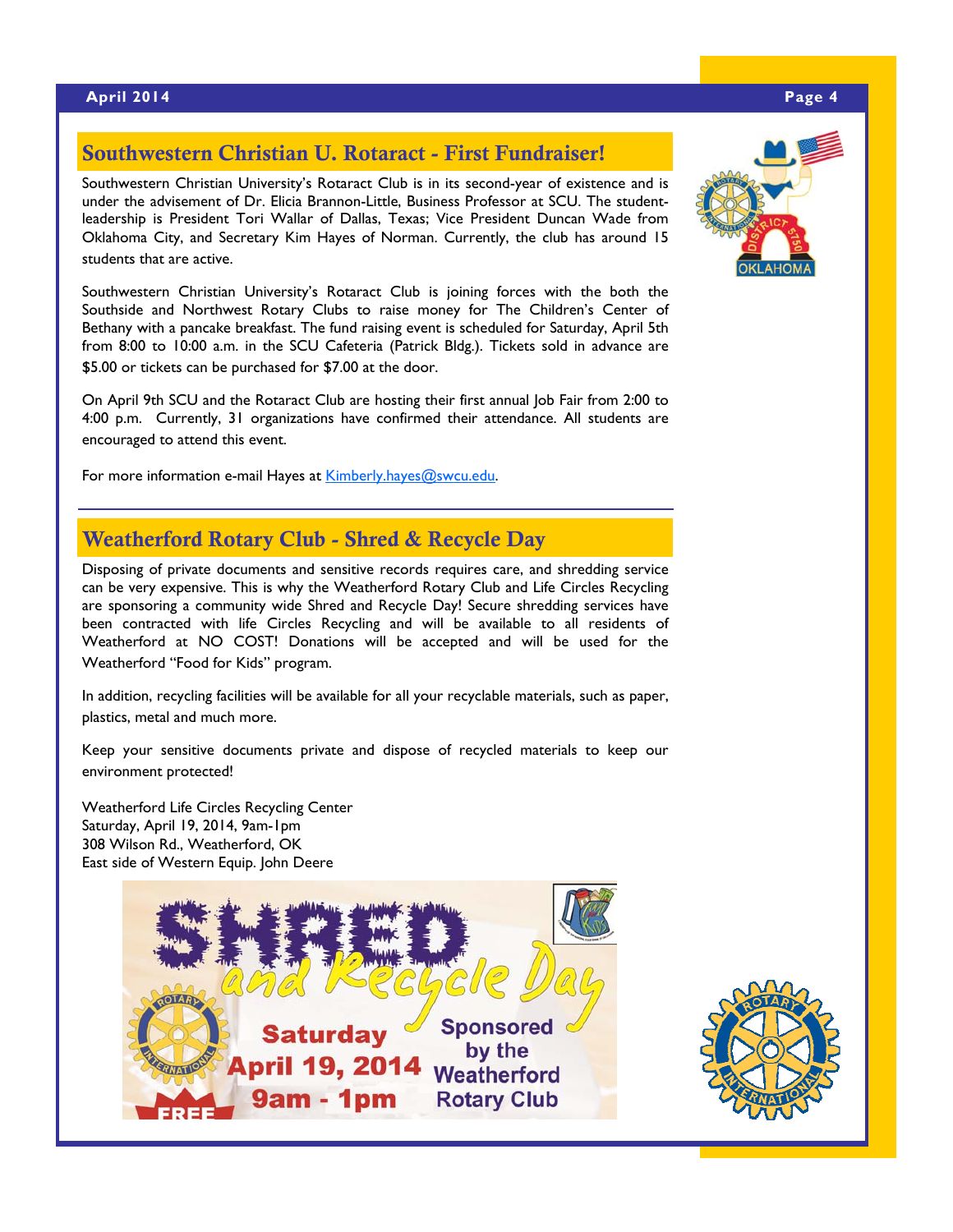#### **April 2014 Page 5**

# East Oklahoma County - Wings Exchange Fun





# Edmond Summit - Peace Officer Award & Innovation Center

We need to brag a little on the new Francis Tuttle Innovation Center in N.E. Edmond. They hosted Edmond Summit Rotary for a tour for our March  $11<sup>th</sup>$  meeting. The Innovation Center (business incubator) is located just east of I-35 and Covell Road on Progressive Ave. Business incubators play an important role in accelerating the successful progress of startup companies by providing the entrepreneurs who create them with targeted resources and

services. They prepare the fledgling companies for success in the current marketplace. Their mission is to ensure that a small business owner has the management and business skills to have a sustainable business. Over 80 percent of incubator graduates remain in business five years after their graduation as opposed to 1 in 5 new business that succeed normally. This is a great facility and worthy of a look-see next time you are in the neighborhood.

Edmond Summit has initiated a Peace Officer of the Quarter award program to recognize and honor the hard work of peace officers in the metro area. Our first officer to receive the award was Edmond Police officer Jason Rigsby for his outstanding work on burglary cases in Edmond.

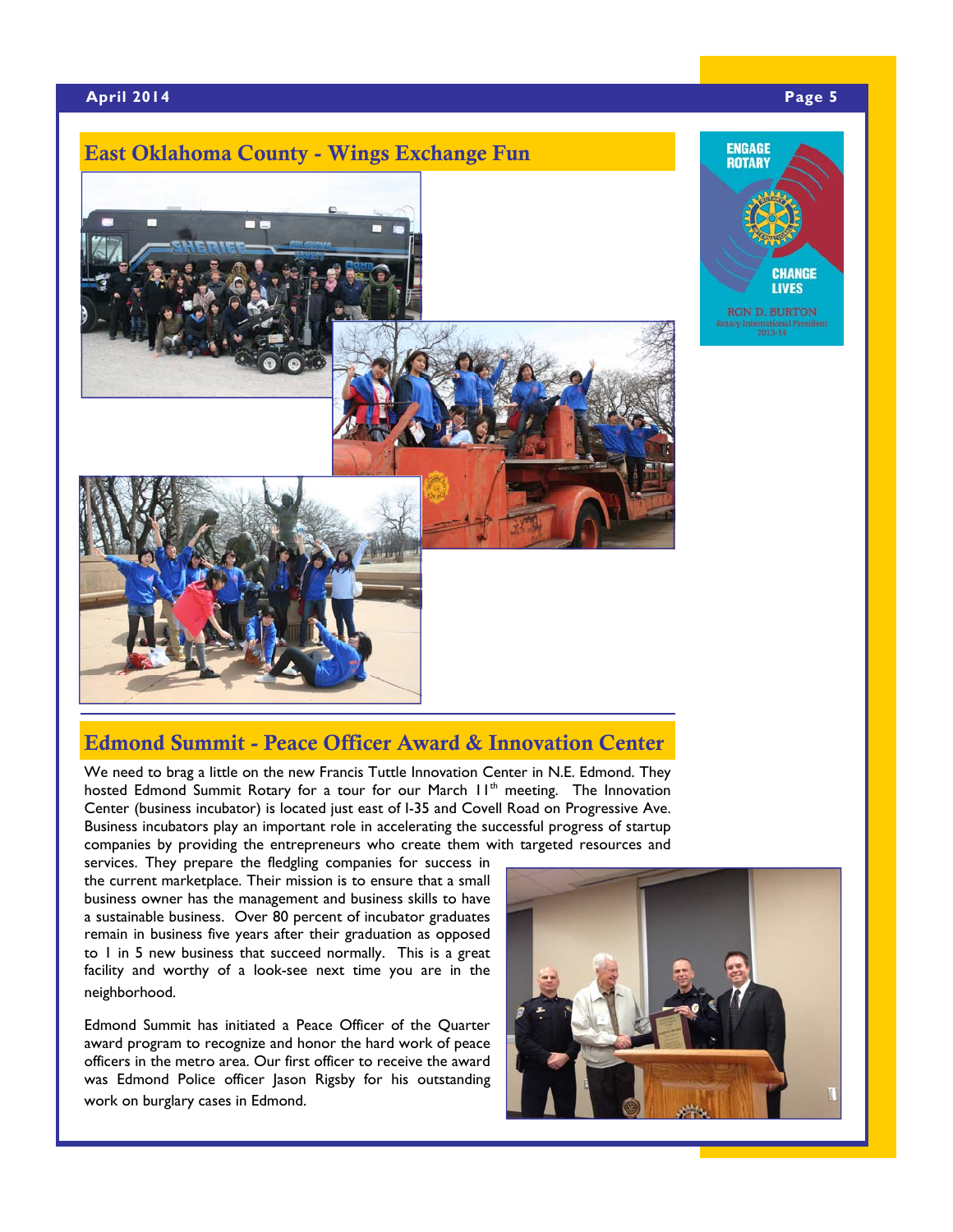#### DISTRICT EVENTS

April 15, 2014 DG Citation Due to DG Art Bode

May 15-16, 2014 District Conference Reed Conference Center

May 16, 2014 Four Way Test

May 17, 2014 Regional Food Bank of OK

> June 1-4, 2014 RI Convention

July 1, 2014 New Rotary Year!

July 12, 2014 Club Officer/Foundation &

July 18-22, 2014 RYLA Central OK Christian

> Find us on **Facebook**





Here he is pictured with Club 29 Rotarians Jerrod Shouse, Randy McDaniel, Anne Roberts, Rick Stansberry, Cliff Branan, & Clayton Taylor Rotary Club of Oklahoma **City** 

#### 2013-14 class of Jr. Rotarians – received \$25,250 in scholarships from the Rotary Club of Oklahoma **City**



West Oklahoma City - Wings visit!



#### **April 2014 Page 6**